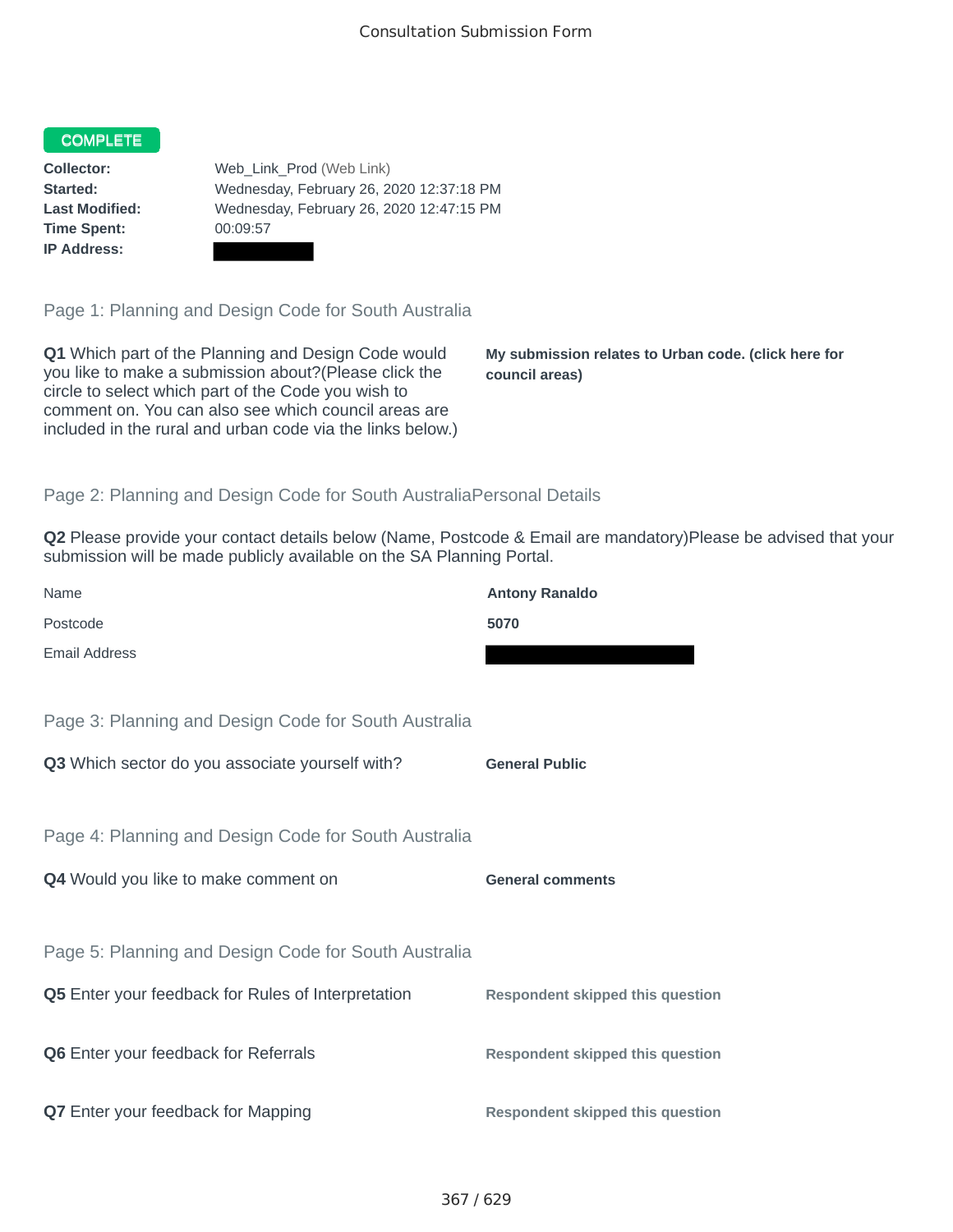| Q8 Enter your feedback for Table of Amendments                                                                                                                          | <b>Respondent skipped this question</b> |
|-------------------------------------------------------------------------------------------------------------------------------------------------------------------------|-----------------------------------------|
| Page 6: Planning and Design Code for South Australia<br>Q9 Please enter your feedback for overlaysclick next at<br>the bottom of the page for next topic                | <b>Respondent skipped this question</b> |
| Page 7: Planning and Design Code for South Australia<br>Q10 Please enter your feedback for zones and<br>subzonesclick next at the bottom of the page for next<br>topic  | <b>Respondent skipped this question</b> |
| Page 8: Planning and Design Code for South Australia<br>Q11 Please enter your feedback for general policyclick<br>next at the bottom of the page for next topic         | <b>Respondent skipped this question</b> |
| Page 9: Planning and Design Code for South Australia<br>Q12 Please enter your feedback for Land use<br>Definitionclick next at the bottom of the page for next<br>topic | <b>Respondent skipped this question</b> |
| Page 10: Planning and Design Code for South Australia<br>Q13 Please enter your feedback for Admin<br>Definitionsclick next at the bottom of the page for next<br>topic  | <b>Respondent skipped this question</b> |

## Page 11: Planning and Design Code for South Australia

## **Q14** Please enter your general feedback here

As a new resident of the area after completing construction of a new home on Gwynne Street, Firle 5070, impact of increased traffic volumes when introducing medium density housing to Gwynne Street, Firle 5070 is a major concern.

This street is currently used as a thoroughfare to cross through from Glynburn Road to Portrush Road. Currently high volumes of traffic and congestion when also considering park cars on the road and the nearby shopping centre. Cars constantly stopping to allow traffic to pass, including beeping of horns and at times verbal arguments. Cars are currently forced to stop and give way to one another, at times observing bottleneck of traffic and in worse case scenarios, I have witnessed verbal abuse / road rage. Concerns when introducing medium density dwellings will only further increase the volumes of traffic, which will become a safety concern.

Allowing medium density housing in this street is irresponsible and evidence is to be provided to model traffic volumes in this street/area to ensure current traffic volumes/pressures are not further impacted and to maintain safety to current and future residences.